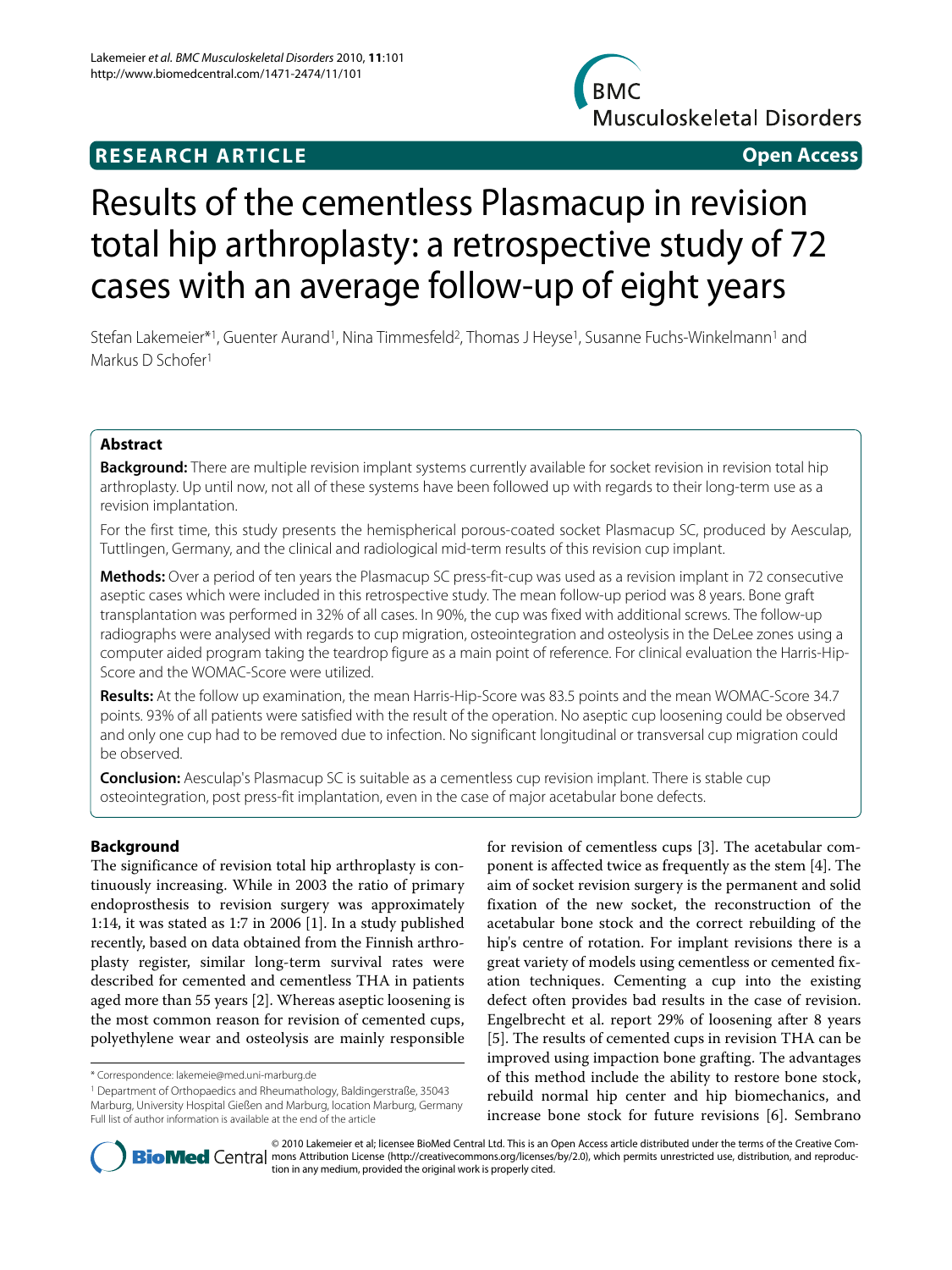and Cheng described acceptable results with five-year loosening-free and acetabular reoperation-free survivorships of 80.7% after application of trabecular metal acetabular cages as acetabular revision implants [[7\]](#page-5-6). One the one hand this procedure is complex but on the other hand treatment even of major bone defects is possible [\[8](#page-5-7)]. There are different results after the implantation of a cementless oblong revision cup. Koster et al. noticed 2% of aseptic loosening after 3.6 years, Götze et al. 12% after an average of 2.8 years [\[9](#page-5-8)[,10](#page-5-9)].

Another possibility is the implantation of a cementless hemispheric press-fit-cup with the option of additional screw fixation. The applicability of this type of socket has been well documented for some models [[11-](#page-5-10)[13](#page-5-11)]. One significant advantage is that the implantation technique is less complex. The question if bone graft transplantation is necessary in order to achieve good long-term results is still point of discussion. Parratte et al. found good results using hemispherical press-fit cups with morselized bone graft for both, the restoration of the acetabular bone stock and the stabilization of the cup [[14\]](#page-5-12).

Other authors define the position that hemispherical sockets can only achieve long-term implant fixation in acetabular defects that are not extensive. Christie points out that in order to achieve intimate contact between implant and host bone, which is critical for stability since bone ingrowth requires complete absence of micromotion, the implant must match the defect or be able to bridge it. For this reason, increasing bone loss requires the use of other revision implants such as a hooked roof cup or an oblong cup [\[15](#page-5-13)]. Although the design of the Plasmacup SC (Aesculap, Tuttlingen, Germany) is similar to other press-fit cups, the Plasmacup is provided with a special rough titanium micro-porous coating with smaller pore size (50 - 200 μm) compared to other pressfit cups. Because of the rough surface und the osteoconductivity of the titanium coating higher primary and secondary stability is expected [\[16](#page-5-14)].

The aim of the present retrospective study was to describe the clinical and radiological results of the Plasmacup SC in order to show the applicability of this devise as revision implant in revision THA.

#### **Methods**

72 socket revisions were carried out from 01 January 1998 until 31 December 2007, using the cementless press-fit-cup Plasmacup SC, produced by Aesculap, Tuttlingen, Germany.

Surgery was performed on 69 patients, whereupon 3 patients were operated on both sides. At the time of surgery, the average age of the patients was 65.4 (43 - 81). The reason for the revision surgery was an aseptic loosening of the socket. 47 cemented cups and 25 cementless cups were revised. 31 socket revision procedures were

performed carrying out stem revisions. Bony defects were classified by an independent examiner according to Paprosky on the basis of the operative reports and using preoperative radiographs (a.p. and oblique views) [\[17](#page-5-15)]. The decision whether and to which extent the autogenous or allogenic bone grafting was necessary, was decided by the surgeon during surgery. 95% of the operations were carried out by one surgeon, 3% by a second and 2% by a third one. Bauer's transgluteal approach was chosen in all cases and the cementless press-fit-cup, the concept of which was thoroughly researched and described by Stalforth et al. in 1998, was implanted [\[18](#page-5-16)]. The average size of the implanted sockets in men was 60.1 (52 - 66) mm and in women 56.3 (46 - 66) mm. The cup diameter exceeded that of the explanted sockets by an average of 7.3 (4 - 10) mm.

#### **Patient follow-up examination**

Full ethical approval was granted for the project by the local ethics committee. Preoperative informed consent was obtained in all cases prior to the inclusion into this study.

The mean observation period was 97 (5 - 120) months. 58 patients had a minimum follow-up of 24 month. Out of 72 socket revisions performed on 69 patients, 68 socket revisions performed on 66 patients could be entered into the study. 4 socket revisions performed on 3 patients could not be entered into the study. Due to an early infection, one socket had to be explanted post operatively 35 days after surgery. No data collection could be carried out on 2 further patients who received 3 socket revisions because the patients moved to an unknown address and no information was obtainable about their postoperative course.

Out of the 66 patients, 55 were followed up within the framework of study. 11 patients were deceased at the time of the follow-up examination. For possible future studies, we routinely collect the data for the Harris-Hip-Score and the WOMAC-Score ((Western-Ontario and Mac Masters University Score) for our patients treated with revision total hip arthroplasty in each check-up examination. For the deceased patients the data for this study was taken from their last check-up. The deaths were not connected to the socket revisions.

For all other patients the Harris-Hip-Score and the WOMAC-Score were collected at the follow-up examination by an independent examiner (orthopedics specialist) [[19,](#page-5-17)[20\]](#page-5-18). The Harris-Hip-Score result was assessed as "very good" with a score of 90 - 100 points, as "good" with 80 - 89 points and as "satisfactory" with 70 - 79 points. Point scores below 70 showed a bad result. The WOMAC-Score examined the areas "pain", "stiffness" and "physical activity". The maximum points achievable were 240. A high score indicated a bad clinical result.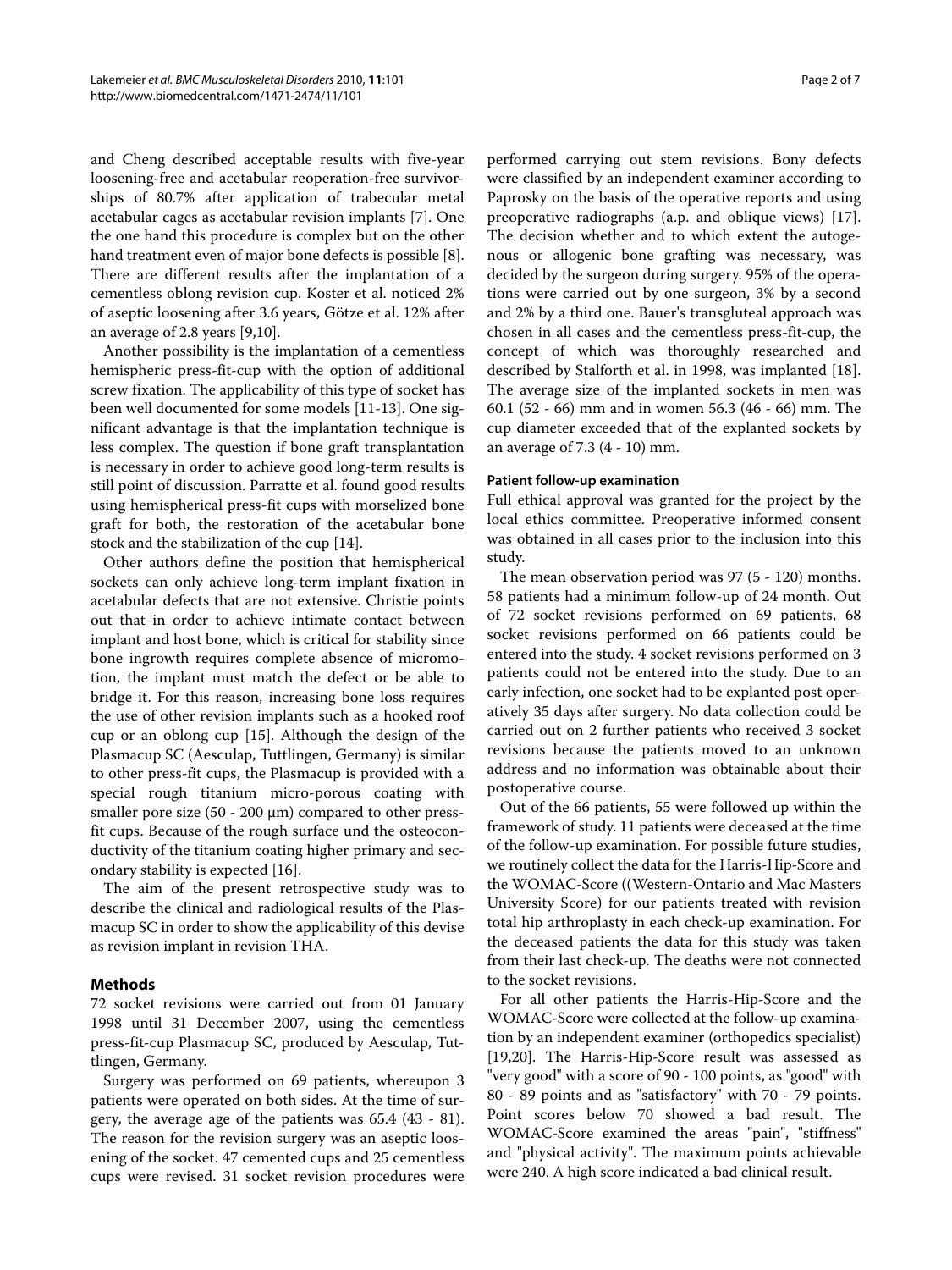All patients were asked whether and to what extent they were still taking pain killers due to hip pain at the time of examination. For pain quantization, all participants assessed their existing hip pain using the "visual analogue scale" (VAS) and points scores between 0 (no pain) and 10 (strongest pain) [\[21](#page-5-19)].

#### **Radiograph analysis**

All available radiographs were divided into 6 groups in order to obtain sufficiently sized sets:

- postoperative (all photographs up to postoperative day 42)

- 0.5 years (all photographs from postoperative day 43 to 9 months post operation)

- 1 year (all photographs starting 10 months postoperation to 1.75 years post-operation)

- 2-3 years (all photographs from 1.76 to 3.5 years post operation)

- 4-5 years (all photographs from 3.6 to 5.5 years post operation)

- more than 6 years (all photographs older than 5.5 years)

The classification was necessary because the check-up examinations did not always occur at regular intervals and radiographs were not always available for every patient at the time of every follow-up examination.

Thus, 336 radiographs were entered retrospectively into the study. The processing of the photographs was done digitally after scanning the radiographs using a film digitizer VXR-12 (Vidar Systems Corporation, Herndon, Virginia, USA) digital and the "Wristing" programme. This programme was first introduced by Bach et al. in 2005 and was validated for the digital measurement of radiographs [[22\]](#page-5-20). It uses the bottom edge of the tear drop figure as point of reference. In order to determine the cup migration, the following four distances were observed using the "Wristing" programme:

- Top edge of cup tear figure
- Medial edge of cup tear figure
- Cup centre tear figure longitudinal
- Cup centre tear figure transversal

When evaluating the postoperative results, the following radiological findings were taken as an indication for cup loosening [\[23](#page-5-21)[,24](#page-5-22)]:

- a circumferential zone pervious to radiographs of more than 2 mm

- cup migration of more than 3 mm

- change of inclination of more than 8 degrees

Osteolyses and radiolucent lines were determined in the zones defined by DeLee and Charnley by dividing the contact area from cup to bone into three segments.

Radiolucency was classified according to position, size and progression [[25\]](#page-5-23).

#### **Statistics**

The measurements for the cups' individual movement directions were evaluated using a mixed linear model. As an accidental effect, the individual patient measurements were modelled. The basis for this was the immediate postoperative reading. For the observation of the change in position over the entire period, a variance analysis (Ftest) was applied. All available radiographs were used for the adaptation of the model. The evaluation was carried out using the statistics programme "R" of the R-Foundation for Statistical Computing, Vienna, Austria. The significance level was set at 5%. A normal distribution of the measured data was assumed for the calculation.

#### **Results**

The average Harris-Hip-Score was 83.5 (9 - 100) points during the follow-up examination receiving a corresponding assessment of "good". The mean value for the category "pain" was 41.5 (0 - 44) points, and hip function had an average of 34 (0 - 47) points. The Harris-Hip-Score result was assessed as "very good" in 45% of the cases; 21% were "good" and 23% of patients had a "satisfactory" result. In 11% of the cases, the result was "bad".

The mean WOMAC Score was 37.4 (0 - 204) points.

Patients quoted pain in the operated hip joint with an average of  $1.3$  (0 - 7) on the VAS.

4 patients (5%) took pain killers regularly at the time of the last follow-up examination due to discomfort in the hip joint operated on. These patients stated an average value of 4.8 (4 - 7) on the VAS. 7% of all patients had a positive "sign of Trendelenburg". No patient showed symptoms of anterior psoas irritation.

All cups included in the follow-up examination were in place at that time.

#### **Radiograph analysis**

The average distance between the top edge of the cup and the tear figure changed only very slightly during the follow-up examination period of more than 6 years (additional file [1\)](#page-5-24). The differences of up to 0.75 mm in the measurement data fall within the measurement limits of inaccuracy (additional file [1\)](#page-5-24).

No migration in longitudinal direction could be ascertained during the follow-up examination period.

No significant change of position in transversal direction could be detected. The distances between the medial cup edge and the tear figure, if anything, became smaller. The comparison of the distances from the tear figure to the centre of the cup in transversal direction shows no statistically relevant movement of the cup's edge towards the medial. All observed differences are within the margin of error of measurement for the procedure.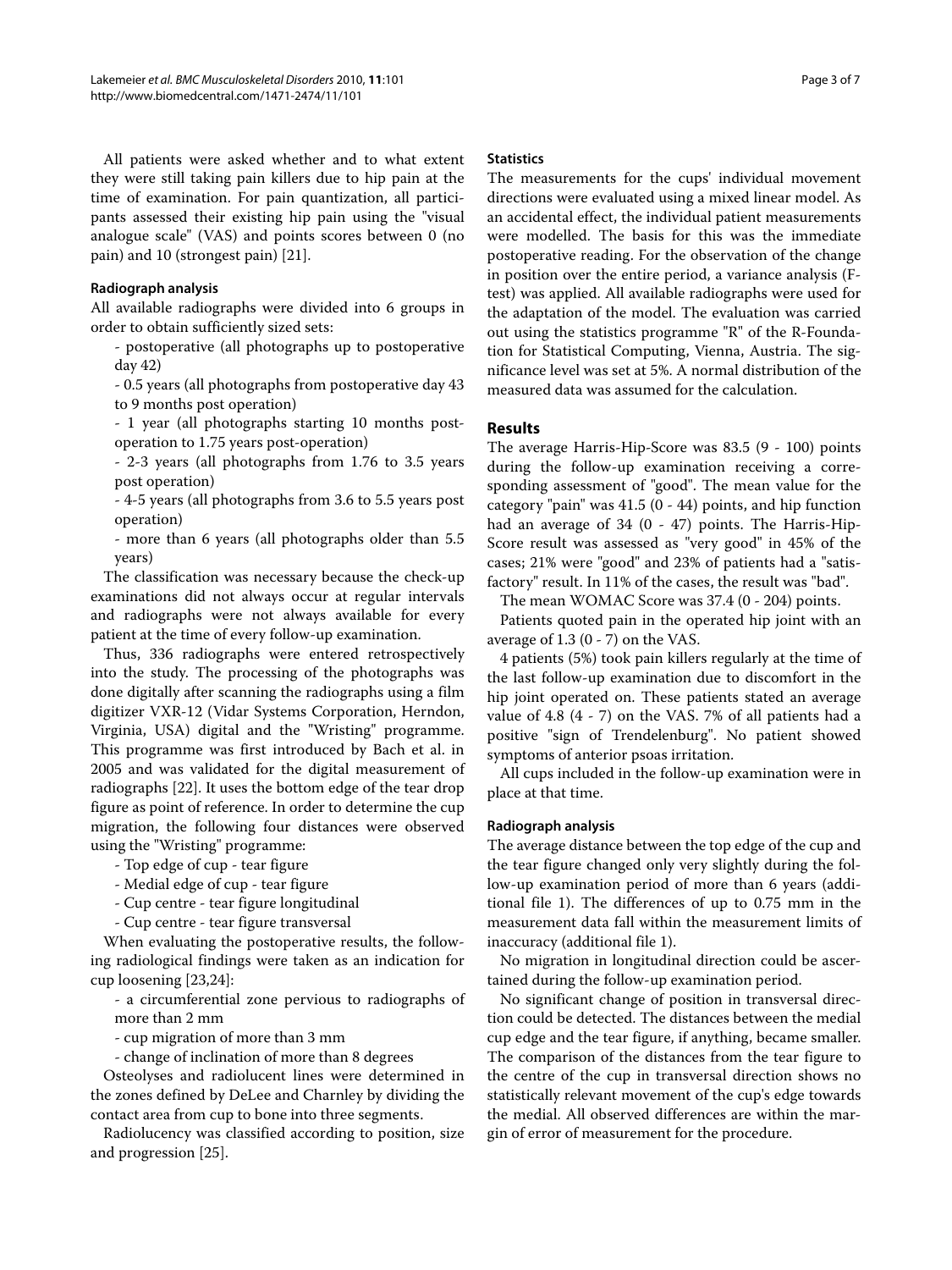The comparison of cup inclination shows an increase in inclination ( $p < 0.0001$ ) of an average of 3.4° between the postoperative radiograph and that taken after more than 6 years. The anteversion showed no significant change in position over the entire period (additional file [1\)](#page-5-24).

In summary, it can be stated that a statistically relevant change in position of the implanted cups only exists with regards to the increase of 3.4° in cup inclination between the radiograph taken directly post-operation and the one taken after 6 years. A large part of this change in position took place between the time directly post-operation and 1 year post-operation. The exact data are shown in additional file [1](#page-5-24).

Evidence of radiolucent lines could be confirmed postoperatively as follows:

24% of patients in DeLee zone 1, 6% in zone 2 and 8% in zone 3. Apart from 3 lines in DeLee zone 3, the radiolucent lines regressed in the course of 2 years (Figures [1](#page-3-0) and [2\)](#page-3-1). The cups with the 3 remaining radiolucent lines showed no increased migration and the lines did not increase during the observation period. Allogenic bone material was transplanted in 2 of these patients during revision surgery and in one case revision surgery was done without performing bone graft transplantation. Regarding the preoperative acetabular defects, the following data emerged in the 68 post examined cases: 15% Paprosky Type 1, 15% Paprosky Type 2a, 44% Paprosky Type 2b, 7% Paprosky Type 2c, 17% Paprosky Type 3a and 2% Paprosky 3b. There was no correlation found between the Paprosky classification and the clinical results.

<span id="page-3-0"></span>In 23 of the 72 cases, intraoperative bone graft transplantation was assessed as necessary. In 14 cases, autogenous bone was used and in 9 cases additional allogenic bone material was used. The autogenous material consisted of ream material obtained during preparation of the acetabulum for cup implantation. In 6 of the 14 cases where the amount of ream material was not sufficient, so



<span id="page-3-1"></span>

**plantation (Plasmacup SC, size 58 mm) without bone graft transplantation (a)**. Complete regression after ten years postoperative (b).

that additional cancellous bone in the form of chips was taken from the patient's equilateral iliac crest. The amount of autogenous bone material available for defect replenishment was not sufficient in 9 patients, so that additional allogenic cancellous bone chips from donor femoral heads were used. There was no difference in the clinical result between patients who received intraoperative bone graft transplantation and those whose defects were not intraoperatively replenished with bone.

#### **Complications**

Prosthesis luxation occurred postoperatively in 3 cases (4%). 2 patients were treated conservatively after closed reposition; one patient needed a revision of the femoral head which in retrospect had been chosen too short. One case showed a postoperative femoral paresis which completely regressed after 6 months. A deep venous thrombosis of the leg was detected in 2% of the cases and treated with medication.

Postoperative wound healing disorders occurred in 4 cases (6%) and were revised by surgery. 2 (3%) of these patients underwent a soft tissue revision with wound irrigation.

Another patient was additionally treated with a head and inlay revision during the early postoperative stage. After this, undisturbed healing occurred in these patients.

The worst case scenario was the explantation of the complete prosthesis in one patient because of prosthesis infection performed on 35th postoperative day. 3 soft tissue revisions were performed prior to the explantation. The Girdlestone situation in this patient was left permanently uncorrected.

#### **Discussion**

h

Achieving good, long term clinical and radiological results even in case of major bone defects is a great challenge for revision total hip arthroplasty. The present study revealed during the observation period of an aver-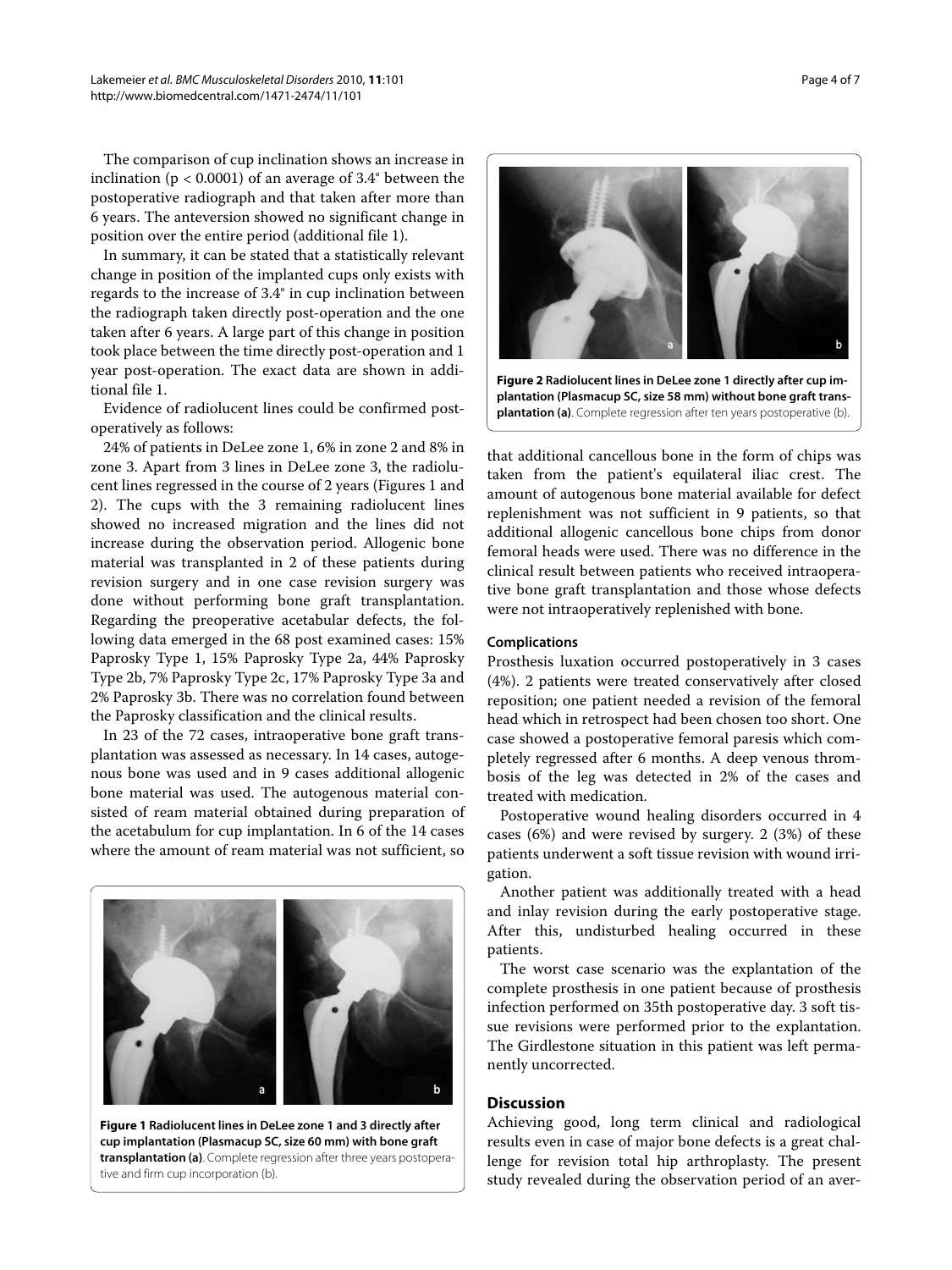age of more than eight years, only a minor migration in the first postoperative year in terms of increased inclination movement. Kärrholm et al. as well as Krismer et al. emphasize the high predictive value of early migration regarding aseptic loosening (inclination movement), especially with cementless press-fit-cups [\[26](#page-5-25)[,27](#page-5-26)]. The extent of cup migration, which suggests an early loosening is however, assessed differently. While some authors take the view that in primary THA a migration of just 1 mm in the first 2 years considerably reduces the cup's probable lifespan, others state that even a cup migration of 2 mm in the first 2 years only rarely causes aseptic loosening [[27,](#page-5-26)[28\]](#page-6-0).

The "Wristing" programme applied for migration analysis in the present study has a specified limit of accuracy of 2 mm or 3.2° [[22\]](#page-5-20). More precise, but incomparably more complex, are the "radiographic stereometry analyses (RSA)" with a limit of accuracy of 0.1 mm and the "single radiograph analysis (EBRA)" with a limit of accuracy of 1 mm [\[27](#page-5-26)]. It was not the aim of the present study to observe single cup migration, but to observe migration behaviour of cup types within the entire group over a long period of time. The study design allows for 96% of the patients operated on during the time of survey to be entered into the research and to evaluate radiographs regarding the postoperative course of cup migration. The comparison with prospective studies shows that a followup of over 90% over an observation period of more than 8 years can not usually be achieved in prospective studies [[29,](#page-6-1)[30\]](#page-6-2). Despite the retrospective approach, relevant cup migration during the observation period can be ruled out in our study group with a high probability.

The good clinical and functional results achieved in this study are also reported in literature for comparable pressfit-cups of other manufacturers. In 1997 Moskal et al. publicized a study of 31 patients, in which 94% of the cases had good postoperative results after the implantation of cementless press-fit-cups as revision implants [[31\]](#page-6-3). Lachiewicz et al. were able to prove good, to very good, results after the application of press-fit-cups with additional screw fixation as revision cup implants [\[30](#page-6-2)[,32](#page-6-4)].

The postoperative points achieved in the Harris-Hip-Score during the aforementioned studies were comparable to those of our study. The Harris-Galante socket used in two of the aforementioned studies is very similar to the one used in the present study. The WOMAC-Score was not applied in the studies mentioned above. The low average of 37.4 points in the WOMAC-Score in our study indicates good postoperative patient satisfaction. 90% of the cases used the possibility of fixing the cup with an additional screw. The benefit of additional screws is unexplained. The decision whether additional screws are used is made by the surgeon during surgery, depending on his view regarding the primary stability achieved.

There is no literature containing randomised studies which test their application. Many authors advise using cups as large as possible. Gustke et al. and Obenhaus et al. proved that even major acetabular defects could be reconstructed using large press-fit-cups [[33](#page-6-5),[34\]](#page-6-6). The definition of the jumbo cup in literature is not clear-cut. According to Patel et al. and Whaley et al., cups are called jumbo cups when their diameter is greater than 65 mm for men and 61 mm for women [\[35](#page-6-7)[,36](#page-6-8)]. Ito et al. however, define the jumbo cup using the relative ratio between the size of the implanted acetabular cup and the size of the patient's pelvis [\[37](#page-6-9)].

Cementless press-fit-cups with large diameters offer a wide contact area between the acetabular bone and the cup and this is supposed to induce healing. The cup diameters used in our study are, on average, below the mentioned data for jumbo cups. In terms of greater contact between implant and bone, attention was paid to choosing the largest possible cup for every implantation. The migration analysis and radiological results suggest good bone-cup integration. Radiolucent lines in particular, which appeared directly post-operation in 24% of the cases, had become invisible 2 years post-operation.

In our study the acetabular defects were determined according to Paprosky. The allocation of the Paprosky types is comparable to those of other major studies [\[38](#page-6-10)]. There is no correlation to be found, neither in literature, nor in this approach, between the classification of the acetabular defect according to Paprosky and the result of the revision surgery. The Paprosky classification seems likely to be more suitable to testing comparability of different studies than to predicting a revision surgery result or influencing the choice of surgical procedure. Elke et al. are even of the opinion that for this purpose the differentiation between "press-fit-suitable" and "press-fit-unsuitable" would be sufficient [\[39](#page-6-11)]. The revision situation is defined "press-fit-suitable" when, despite acetabular defects, the press-fit-cup can be fixed to provide leverout stability.

Literature describes various surgical procedures for the refilling of acetabular defects. This indicates that these defects cannot be reconstructed using a standard method and that the selected method often depends on the individual experience of the surgeon. In the present study, bone material was used in 32% of the cases using allogenic and autogenous bone.

The number of complications in our study is comparable to those of other studies [[29](#page-6-1),[40](#page-6-12)]. The high death rate of patients, particularly in the postoperative course, expresses the multimorbidity of patients.

A weak point of this retrospective study is the fact that follow-up radiographs were not always available for all patients at the time of examination. This could be made up for through a detailed statistical evaluation of the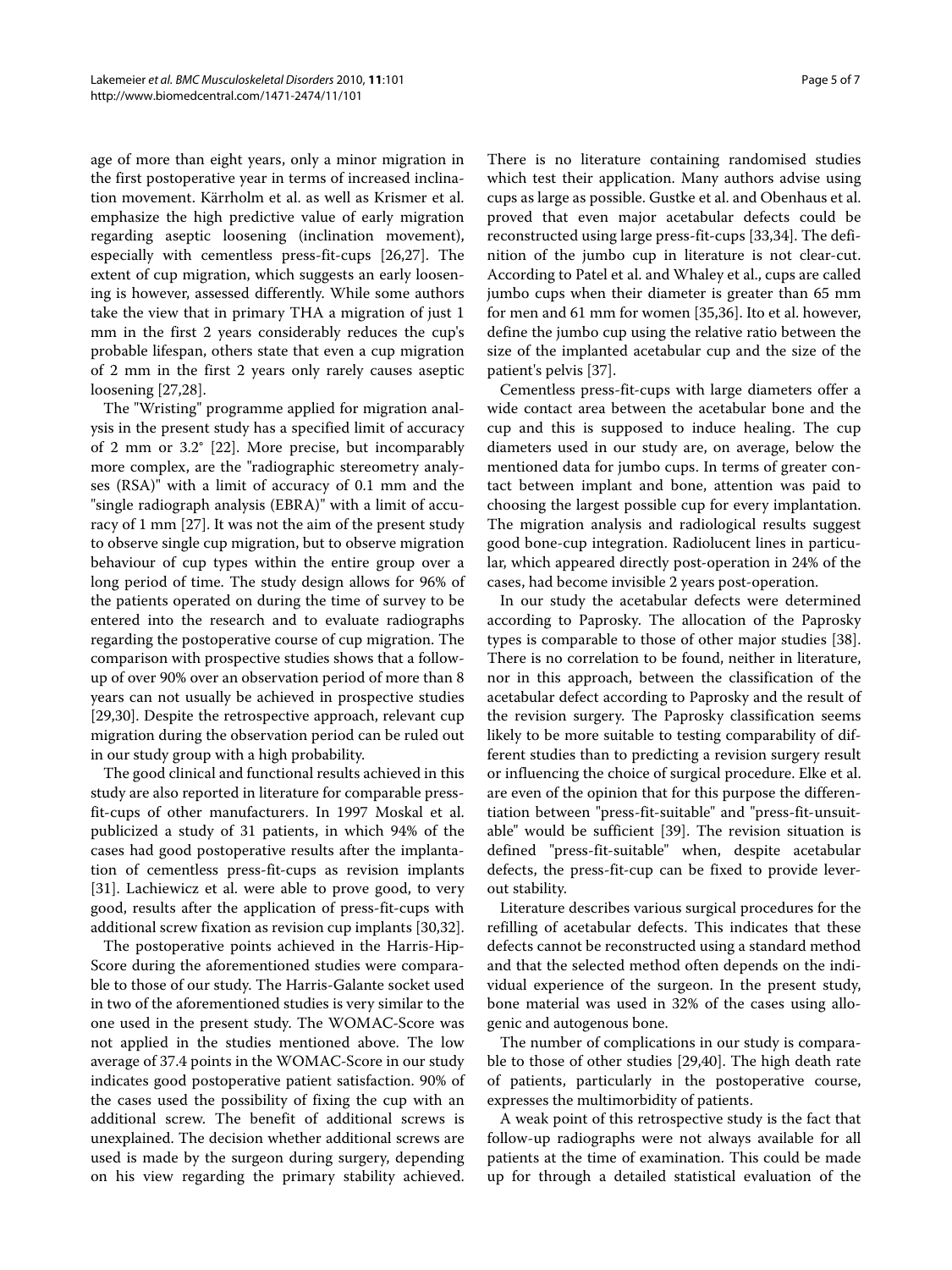measured data. A comparison between the pre and postoperative Harris-Hip-Score and WOMAC-Score data is not possible as preoperative scores were not collected. The Harris-Hip-Score and WOMAC-Score data collected postoperatively are, however, within the ranges achieved by other studies. In addition, the small number of patients who, at the time of the follow-up examination, were still regularly taking pain killers and complaints of minor hip pain, document the good result of socket revision surgery using Plasmacup SC.

#### **Conclusion**

The study results support the suitability of the Plasmacup SC press-fit-cup as a secondary cup implant and demonstrate results similar to comparable prostheses of other manufacturers.

The cup can also be used on major medial cup defects. It gains its stability from the contact with the original bone. None of the cups had to be removed because of aseptic loosening.

#### **Additional material**

#### <span id="page-5-24"></span>**[Additional file 1](http://www.biomedcentral.com/content/supplementary/1471-2474-11-101-S1.DOC) Representation of the data determined for cup**

**migration**. The distances are indicated in mm, the inclinations and anteversions in degrees. The indicated p-values always relate to the change compared to the postoperative radiograph. There was no p-value adjustment done for the number of tests conducted. (OPR = top edge of cup, MPR = medial cup edge, PM = cup centre, TF = tear figure).

#### **Competing interests**

The authors declare that they have no competing interests.

#### **Authors' contributions**

SL, GA, TJH, SFW and SMD analyzed and interpreted the patient data regarding the application of the Plasmacup as revision implant. SL, GA and MDS designed the study, collected the data, and contributed to manuscript drafting and critical revision.

GA, SFW and SMD carried out the surgical intervention on the patients. NT performed the statistical analyses. SL was the main composer of the manuscript. All authors read and approved the final manuscript.

#### **Acknowledgements**

This study was not supported by an external company. Especially, the authors have no relationship to Aesculap, Tuttlingen, Germany. The funds that were necessary for the accomplishment of the study were raised by the "Department of Orthopaedics and Rheumathology, Baldingerstraße, 35043 Marburg, University Hospital Gießen and Marburg, location Marburg".

#### **Author Details**

1Department of Orthopaedics and Rheumathology, Baldingerstraße, 35043 Marburg, University Hospital Gießen and Marburg, location Marburg, Germany and 2Institute of Medical Biometry and Epidemiology, Bunsenstraße 3, 35037 Marburg, Phillips-University Marburg, Germany

#### Received: 29 August 2009 Accepted: 27 May 2010 Published: 27 May 2010

#### **References**

<span id="page-5-0"></span>Kärrholm J, Garellick G, Herberts P: Swedish Hip Arthroplasty Register, Annual Report 2006**.** Department of Orthopedics, Sablgrenska University Hospital 2006 [\[http://www.jruorthogu.se](http://www.jruorthogu.se)].

- <span id="page-5-1"></span>2. Makela KT, Eskelinen A, Pulkkinen P, Paavolainen P, Remes V: Total hip arthroplasty for primary osteoarthritis in patients fifty-five years of age or older. An analysis of the Finnish arthroplasty registry**.** J Bone Joint Surg Am 2008, 90(10):2160-2170.
- <span id="page-5-2"></span>3. Makela KT, Eskelinen A, Paavolainen P, Pulkkinen P, Remes V: Cementless total hip arthroplasty for primary osteoarthritis in patients aged 55 years and older**[.](http://www.ncbi.nlm.nih.gov/entrez/query.fcgi?cmd=Retrieve&db=PubMed&dopt=Abstract&list_uids=20180718)** Acta Orthop 2010 in press.
- <span id="page-5-3"></span>4. Seifert JD, Rader P: Versagensursachen primärer Implantationen**.** Berlin: Springer; 2007.
- <span id="page-5-4"></span>5. Engelbrecht DJ, Weber FA, Sweet MB, Jakim I: Long-term results of revision total hip arthroplasty**.** J Bone Joint Surg Br 1990, 72(1):41-45.
- <span id="page-5-5"></span>6. Haddad FS, Rayan F: The role of impaction grafting: the when and how**.** Orthopedics 2009, 32(9):.
- <span id="page-5-6"></span>7. Sembrano JN, Cheng EY: Acetabular cage survival and analysis of factors related to failure**.** Clin Orthop Relat Res 2008, 466(7):1657-1665.
- <span id="page-5-7"></span>8. Siebenrock KA, Trochsler M, Sadri H, Ganz R: [Hooked roof cup in revision of difficult loose hip prosthesis cups. Results after a minimum of 10 years]**.** Orthopade 2001, 30(5):273-279.
- <span id="page-5-8"></span>9. Gotze C, Sippel C, Wendt G, Steinbeck J: [Limits in cementless hip revision total hip arthroplasty. Midterm experience with an oblong revision cup]**.** Z Orthop Ihre Grenzgeb 2003, 141(2):182-189.
- <span id="page-5-9"></span>10. Koster G, Willert HG, Kohler HP, Dopkens K: An oblong revision cup for large acetabular defects: design rationale and two- to seven-year follow-up**.** J Arthroplasty 1998, 13(5):559-569.
- <span id="page-5-10"></span>11. Gross AE: Revision arthroplasty of the acetabulum with restoration of bone stock**.** Clin Orthop Relat Res 1999:198-207.
- 12. Lachiewicz PF, Anspach WE, DeMasi R: A prospective study of 100 consecutive Harris-Galante porous total hip arthroplasties. 2-5-year results**.** J Arthroplasty 1992, 7(4):519-526.
- <span id="page-5-11"></span>13. Jasty M: Jumbo cups and morsalized graft**.** Orthop Clin North Am 1998, 29(2):249-254.
- <span id="page-5-12"></span>14. Parratte S, Argenson JN, Flecher X, Aubaniac JM: [Acetabular revision for aseptic loosening in total hip arthroplasty using cementless cup and impacted morselized allograft]**.** Rev Chir Orthop Reparatrice Appar Mot 2007, 93(3):255-263.
- <span id="page-5-13"></span>15. Christie MJ: Beyond cementless hemispherical sockets**.** Am J Orthop 2002, 31(4):208-211.
- <span id="page-5-14"></span>16. Badhe NP, Quinnell RC, Howard PW: The uncemented Bi-Contact total hip arthroplasty**.** J Arthroplasty 2002, 17(7):896-901.
- <span id="page-5-15"></span>17. Paprosky WG, Perona PG, Lawrence JM: Acetabular defect classification and surgical reconstruction in revision arthroplasty. A 6-year follow-up evaluation**.** J Arthroplasty 1994, 9(1):33-44.
- <span id="page-5-16"></span>18. Stallforth H, Blömer W: Biomechanische und technologische Aspekte zementfreier Hüftendoprothesen**.** Suttgart: Georg Thieme Verlag; 1998.
- <span id="page-5-17"></span>19. Harris WH: Traumatic arthritis of the hip after dislocation and acetabular fractures: treatment by mold arthroplasty. An end-result study using a new method of result evaluation. J Bone Joint Surg Am 1969, 51(4):737-755.
- <span id="page-5-18"></span>20. Bellamy N, Buchanan WW, Goldsmith CH, Campbell J, Stitt LW: Validation study of WOMAC: a health status instrument for measuring clinically important patient relevant outcomes to antirheumatic drug therapy in patients with osteoarthritis of the hip or knee**.** J Rheumatol 1988, 15(12):1833-1840.
- <span id="page-5-19"></span>21. Carlsson AM: Assessment of chronic pain. I. Aspects of the reliability and validity of the visual analogue scale**[.](http://www.ncbi.nlm.nih.gov/entrez/query.fcgi?cmd=Retrieve&db=PubMed&dopt=Abstract&list_uids=6602967)** Pain 1983, 16(1):87-101.
- <span id="page-5-20"></span>22. Schonrath F, Hein W, Klima S, Bach A: [Wristing -- a new opportunity in digital migration analysis of uncemented total hip arthroplasty[\]](http://www.ncbi.nlm.nih.gov/entrez/query.fcgi?cmd=Retrieve&db=PubMed&dopt=Abstract&list_uids=16118759)**.** Z Orthop Ihre Grenzgeb 2005, 143(4):431-437.
- <span id="page-5-21"></span>23. Engh CA, Massin P, Suthers KE: Roentgenographic assessment of the biologic fixation of porous-surfaced femoral components**[.](http://www.ncbi.nlm.nih.gov/entrez/query.fcgi?cmd=Retrieve&db=PubMed&dopt=Abstract&list_uids=2199114)** Clin Orthop Relat Res 1990:107-128.
- <span id="page-5-22"></span>24. Masri BA, Masterson EL, Duncan CP: The classification and radiographic evaluation of bone loss in revision hip arthroplasty**.** Orthop Clin North Am 1998, 29(2):219-227.
- <span id="page-5-23"></span>25. DeLee JG, Charnley J: Radiological demarcation of cemented sockets in total hip replacement**.** Clin Orthop Relat Res 1976:20-32.
- <span id="page-5-25"></span>26. Karrholm J, Herberts P, Hultmark P, Malchau H, Nivbrant B, Thanner J: Radiostereometry of hip prostheses. Review of methodology and clinical results**.** Clin Orthop Relat Res 1997:94-110.
- <span id="page-5-26"></span>27. Krismer M, Stockl B, Fischer M, Bauer R, Mayrhofer P, Ogon M: Early migration predicts late aseptic failure of hip sockets**.** J Bone Joint Surg Br 1996, 78(3):422-426.